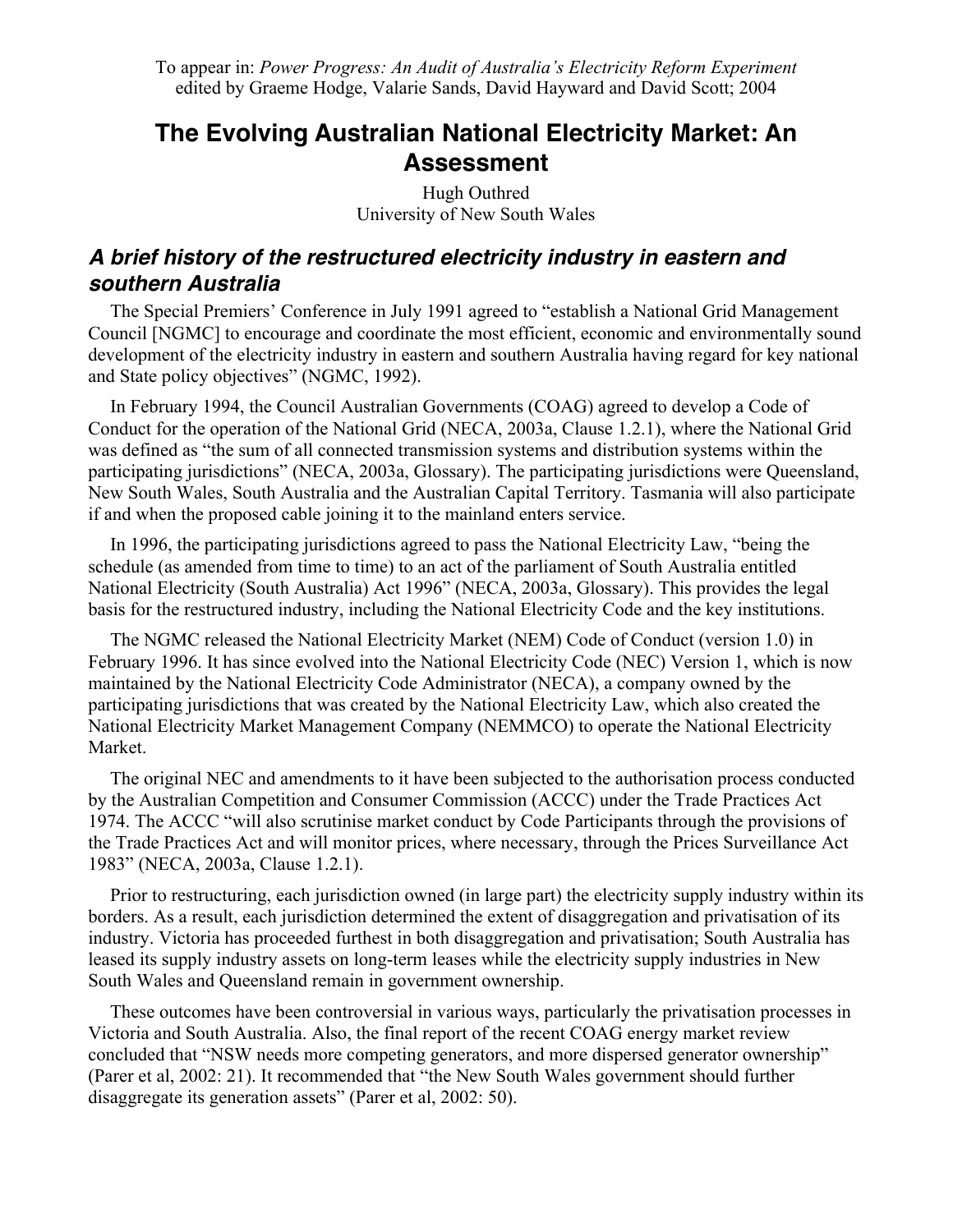Each jurisdiction also decided the pace and extent of the introduction of competition for retail electricity customers and Queensland has yet to implement retail competition for residential and small commercial end-users.

This chapter assesses the performance of the NEM to date. It is argued that the restructuring process is only partially complete and that any assessment of outcomes must be viewed in this light. It is also argued that the future success of the NEM depends on achieving a satisfactory balance between competitive and cooperative processes. Key objectives should include effective, impartial and nationally consistent industry regulation, active end-user participation in ancillary service, spot energy and derivative markets and the implementation of an effective sustainability strategy.

# **Scope of the National Electricity Code**

The NEC, which is market-oriented, sets out objectives and functions for NECA and NEMMCO and contains rules for registration as a participant, operation of the NEM, power system security, network connection and pricing, metering and administrative functions. It also contains derogations and transitional arrangements and a glossary (NECA, 2003a).

NECA is given the functions of code compliance and enforcement, dispute resolution, code development and code change. NEMMCO is given the functions of NEM operation, power system operation and security, and coordination of power system planning (NECA, 2003a, Clauses 1.5 and 1.6).

The NEC defines the following objectives for the NEM (NECA, 2003a, Clause 1.3)<sup>1</sup>:

- $\blacksquare$  The market should be competitive;
- Customers should be able to choose which supplier (including generators and retailers) they will trade with;
- Any person wishing to do so should be able to gain access to the interconnected transmission and distribution network;
- A person wishing to enter the market should not be treated more favourably or less favourably than if that person were already participating in the market;
- A particular energy source or technology should not be treated more favourably or less favourably than another energy source or technology;
- The provisions regulating trading of electricity in the market should not treat intrastate trading more favourably or less favourably than interstate trading of electricity.

 $\frac{1}{1}$ It is interesting to note that neither the NEC nor the NEM have any environmental objectives, despite the original 1991 brief "to encourage and coordinate the most efficient, economic and environmentally sound development of the electricity industry". The final report of the COAG energy market review notes that:

<sup>&</sup>quot;Government policy makers anticipated that energy market reform, and its acceleration, would lower the average greenhouse gas intensity of energy. Analysis now shows that far from achieving a 14 Mt reduction in 2010, as estimated in Australia's Second National Communication to the United Nations Framework Convention on Climate Change, energy market reform is now estimated to result in an increase of 0.1 Mt CO2-e by 2010" (Parer et al, 2002: 224). In fact, existing brown coal power stations, with the highest climate change emission coefficients but the lowest operating

costs of all fossil fuel generation, increased their market share after commencement of the NEM and it is hard to understand why this was a surprising result. The final report of the COAG energy market review recommended the introduction of "an economy wide emission trading regime" to replace a range of existing policy measures (Parer et al, 2002: 233).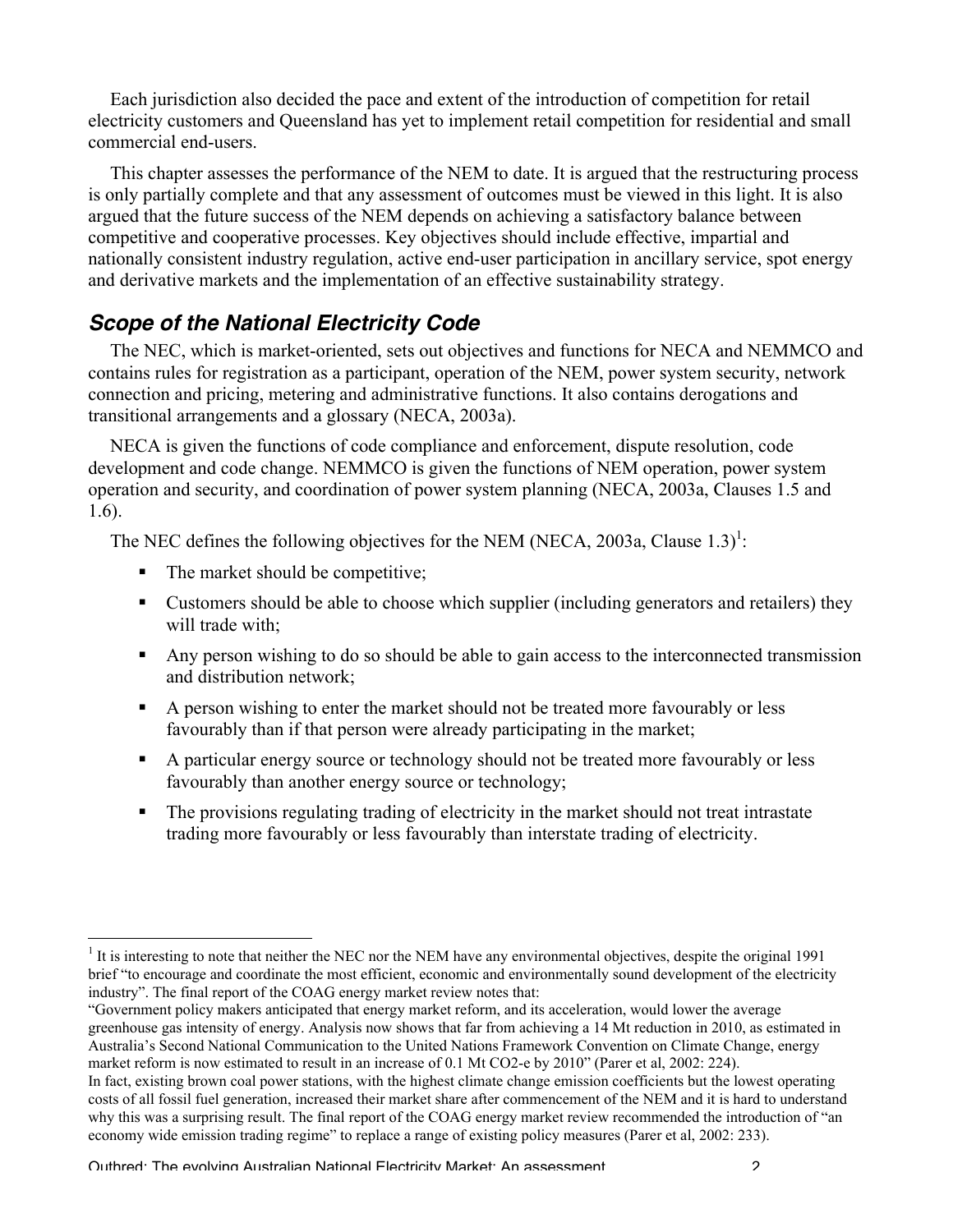## **Key design features of the National Electricity Market**

As discussed in Outhred (2003a), "an electricity industry operates by maintaining a continuous flow of electrical energy from generators to end-use equipment. Generators, network elements and end-use equipment all contribute to this goal by operating in a mutually dependent manner." A commercial model of the industry can only represent this in an approximate manner. For example, it is not practical to make spot market intervals short enough to manage supply/demand balance in an electricity industry purely by a market mechanism alone. Nor is it possible to fully manage quality and availability of quality of supply within an electricity supply system by market mechanisms alone. Thus centrally controlled operation must be retained even in a restructured industry. NEMMCO is given the role of system operator for the National Grid as well as market operator. This is a rational choice, given the intimate relationship between the two roles. However it also means that some of the links between market and system operation are dealt with in an informal manner rather than being formally specified.

#### **Rules for market operation**

The market rules that NEMMCO implements cover bidding, dispatch, the determination of spot and ancillary service prices, settlements, market information, and conditions and procedures for market suspension (NECA, 2003a, Chapter 3). NEMMCO (2001a) provides an introduction to the NEM and describes its scope and operation. These documents should be consulted for a complete description of the market operation. A brief summary follows.

Dispatchable (that is with controllable output) generators, market network service providers (trading between market regions) and end-users (if they so wish) submit bid functions (initially one day ahead but with bid quantities that are changeable until the market interval to which they apply) into the spot energy market and ancillary service markets. Day-ahead price projections are made once initial bids have been submitted and revised on a regular basis.

The spot energy market algorithm is a linear program that sets forward-looking five-minute dispatch prices and quantity targets for all dispatchable participants. Spot prices are capped at the so-called "Value of Lost Load" (VOLL), which is currently \$10 000 per MWH, with a provision to reduce the price cap if time at VOLL is prolonged. Spot market settlements are based on 30-minute average spot prices and 30-minute measured quantities.

The NEM spot market incorporates a regional representation of network losses and flow constraints and implements a hub-and-spoke approximation to nodal pricing. According to a procedure set out the NEC, market region boundaries are to be placed wherever significant network flow constraints are anticipated, although political considerations have also influenced boundary placement in practice. A regional reference node is then determined for each market region. Equations representing notional interconnectors between regional reference nodes are used to model marginal losses and constraints associated with flows between regions<sup>2</sup>. Network loss factors represent the effects of location on network losses within market regions. Flow constraints within market regions are not represented in the spot market.

The spot price that is paid by a buyer or paid to a seller is the regional reference price (RRP) at the relevant regional reference node (one for each market region) multiplied by the transmission and distribution loss factors that apply for the network node where the particular market participant is connected. Transmission and distribution loss factors are determined annually and represent the average effect on marginal network losses of locating a small generator or load at that node rather than at the regional reference node. Loss factors provide a price signal to generators to locate near loads and vice versa.

 $\frac{1}{2}$ <sup>2</sup> Notional interconnectors are simplified representations of the relevant physical network elements.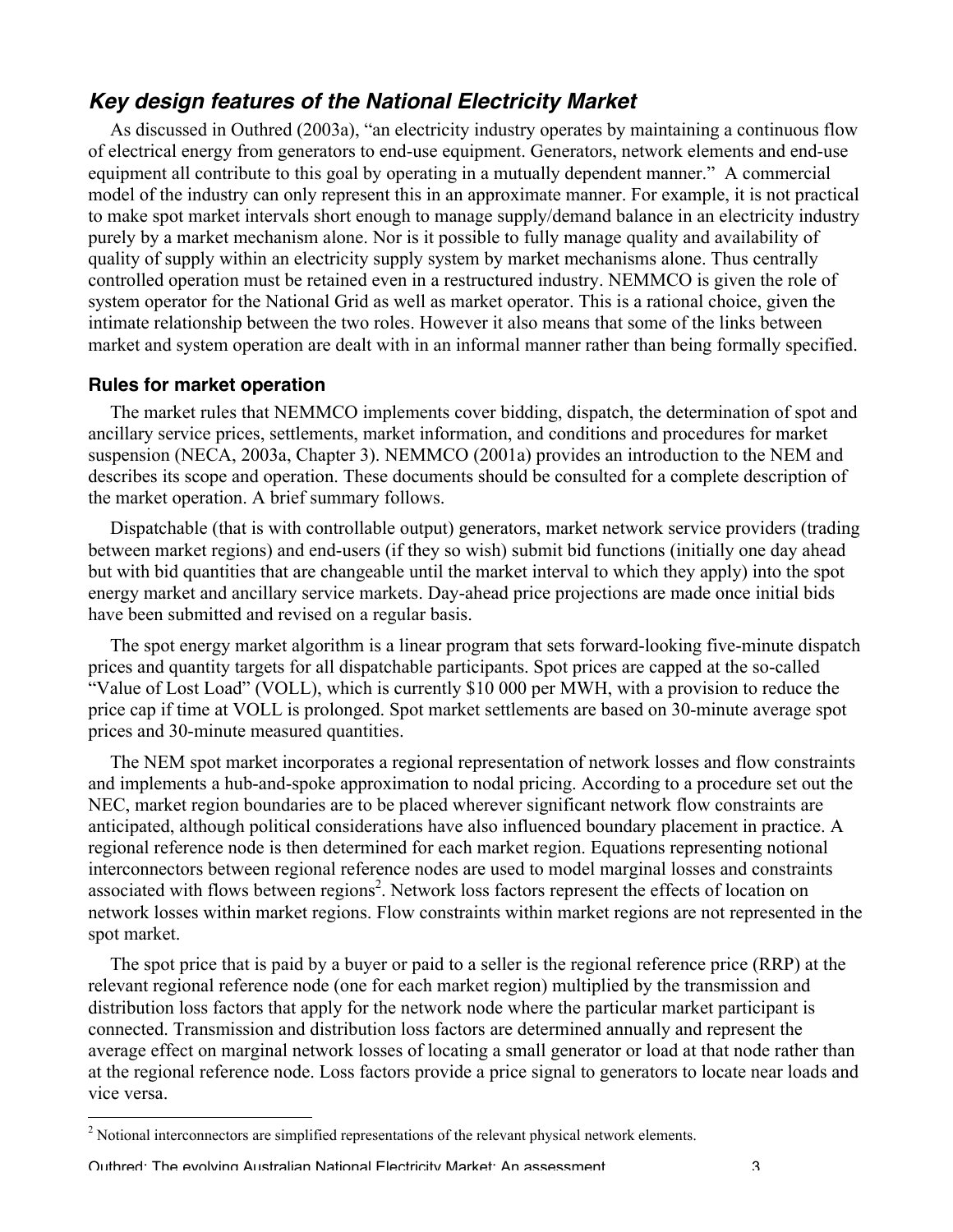The representation of marginal network losses and interconnector flow constraints in the spot market model normally results in a positive settlement residue. That is, in each spot market interval, the total amount paid by buyers (retailers or large end-users) to NEMMCO for electricity purchases normally exceeds the total amount that NEMMCO pays to sellers (generators) for electricity sales. This is particularly true when the flow on a notional interconnector is constrained in the spot market solution. The regional reference price at the receiving end can then be much higher than that at the sending end, leading to a large settlement residue unless the interconnector flow is zero because a relevant physical network element is out of service. NEMMCO conducts settlement residue auctions (SRAs), in which market participants can compete to acquire the right for a 3-month period to the directional interregional settlement residue associated with the notional interconnectors represented in the market model. The intent of the SRAs is to promote the efficiency of the derivative market by providing a partial hedge against the risk associated with differences between regional reference prices.

NEMMCO plays no direct role in derivative trading apart from the SRA process but it does produce "projections of system adequacy" (PASA) for seven days (Short-term PASA) and two years (Mediumterm PASA), which are updated 2-hourly and weekly respectively. These compare projected generator availability with projected demand, and are intended to assist market participants to make decisions about issues such as scheduling plant maintenance. NEMMCO also produces an annual "Statement of Opportunities" (SOO), which contains ten-year forecasts of projected generator availability and projected demand. Network service providers also produce annual ten-year plans, which forecast future network constraints and propose future network developments. The intent of these forecasting processes is to assist market participants to make informed investment decisions. They can be regarded as a bridge between cooperative and competitive decision making processes. However the respective roles and accountabilities are not fully defined, nor is their relationship to the work of the Reliability Panel (see next section).

#### **Rules for system operation**

The NEC gives NEMMCO the role of "ensuring that the power system is operated in a safe, secure and reliable manner" (NEMMCO, 2001a: 24) according to power system and reliability standards set by the Reliability Panel, an entity established by the NEC and which operates under the auspices of NECA. The Reliability Panel also provides guidelines to NEMMCO for issuing directions in connection with maintaining reliability and in entering into contracts for the provision of reserves (NEMMCO, 2001a: 28).

NEMMCO carries out its operation function by means of on-going security assessments and control of key technical parameters including frequency, voltage, network loading and the capability for system re-start following a system collapse (NEMMCO, 2001a: 24). The NEC authorises NEMMCO to purchase "ancillary services" from market participants for this purpose. Despite the misleading name, ancillary services are essential to maintaining viable power system operation and manage those aspects of power system operation that are not modelled in the energy spot and derivative markets.

Ancillary services are grouped as frequency control ancillary services (FCAS), network control ancillary service (NCAS) and system restart ancillary services (SRAS). FCAS are used to control the short-term supply-demand balance as measured by power system frequency. NCAS are used primarily to control voltage levels and network power flows (NEMMCO, 2001b). NEMMCO uses eight fiveminute ancillary service markets to acquire FCAS services and the others are acquired under tendering arrangements. The costs of FCAS services are partly allocated according to a "causer-pays" methodology that is based on the response of participating generators and loads to frequency deviations. Thus ancillary services are implement by a combination of centralised (cooperative) and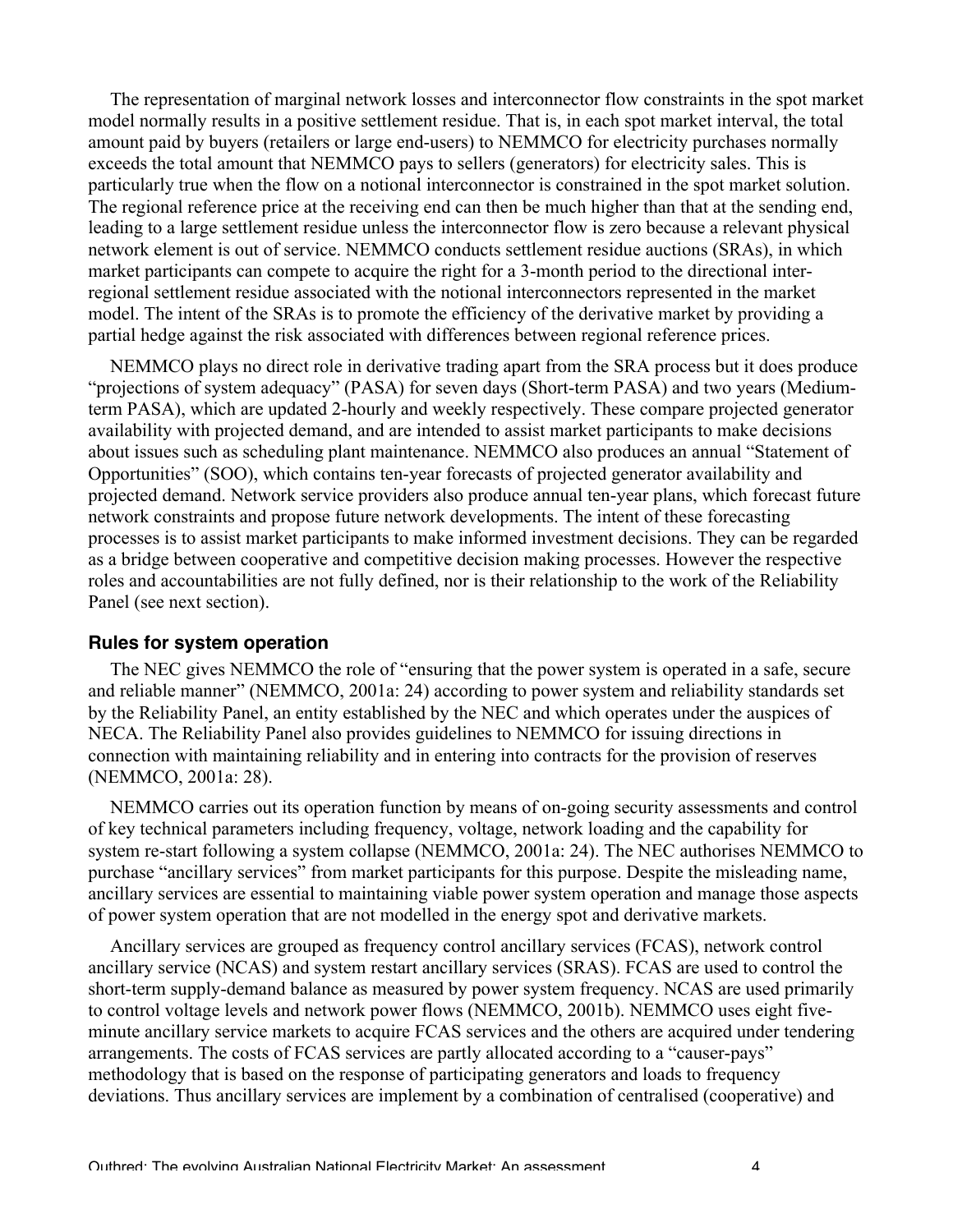decentralised (competitive) processes. The centralised aspects are particularly important with respect to network services.

#### **Regulatory arrangements**

The National Electricity Law and the National Electricity Code establish industry-specific regulatory arrangements. Thus as previously indicated, NECA is responsible for administering and enforcing the NEC and the Reliability Panel is responsible for determining power system security and reliability standards.

External to the industry, the Australian Competition and Consumer Commission (ACCC) monitors market behaviour and may authorise changes to the NEC under the Trade Practices Act. Derivative trading comes under the auspices of the Australian Securities and Investment Commission.

The ACCC also has very important roles in the regulation and pricing of network services according to the principles set out in the NEC. This includes the crucial role of setting a regulatory test to determine whether a proposed network investment project can be classified as a regulated asset:

"The regulatory test uses a cost-benefit framework so that an optimal outcome is identified and not just any option that generates a net public benefit or a positive Net Present Value (NPV). Therefore, a new interconnector or an augmentation option satisfies this test if it maximises the NPV of the market benefits having regard to a number of alternative projects, timings and market development scenarios." (ACCC, 2003a)

The interpretation of this test has proved to be controversial (McDonell, 2002) and it is currently under review (ACCC, 2003a). There are two underlying problems. First, there is great uncertainty associated with a cost benefit assessment of an appropriate timescale. Second and more fundamentally, network services are difficult to define and to separate from the services that can be provided by generators or end-users, let alone to commercialise (Outhred, 2002). The latter problem is in fact a major barrier to further progress in electricity industry restructuring generally.

The jurisdictions retain responsibility for varying regulatory roles that may include (NEMMCO, 2001a):

- Distribution network pricing according to principles set out in the NEC
- The introduction of retail competition
- Safety and environmental standards
- Distribution and retail licence conditions.

### **Assessing outcomes to date**

It is not an easy matter to assess the outcomes of the National Electricity Market and the broader restructuring context in which it operates. That is partly because restructuring cannot be implemented as a controlled experiment. Of necessity, it takes place in a continually changing context with social, economic, environmental and technical dimensions. Therefore, there is no clear basis on which to make "before and after" comparisons. Also, outcomes such as trends in retail prices and availability and quality of supply depend on matters associated with distribution networks, retail markets and regulation that lie outside the National Electricity Market per se. Finally, electricity industry restructuring can be a prelude to privatisation, which is itself a highly controversial process.

Thus opinions vary. One the one hand Nethercote (2003) claims that restructuring is a success because average Australian electricity prices for business and residential consumers were lower in real terms in 2002 than in 1993, by 11.5% and 13% respectively. On the other hand, Spoehr (2003: 6)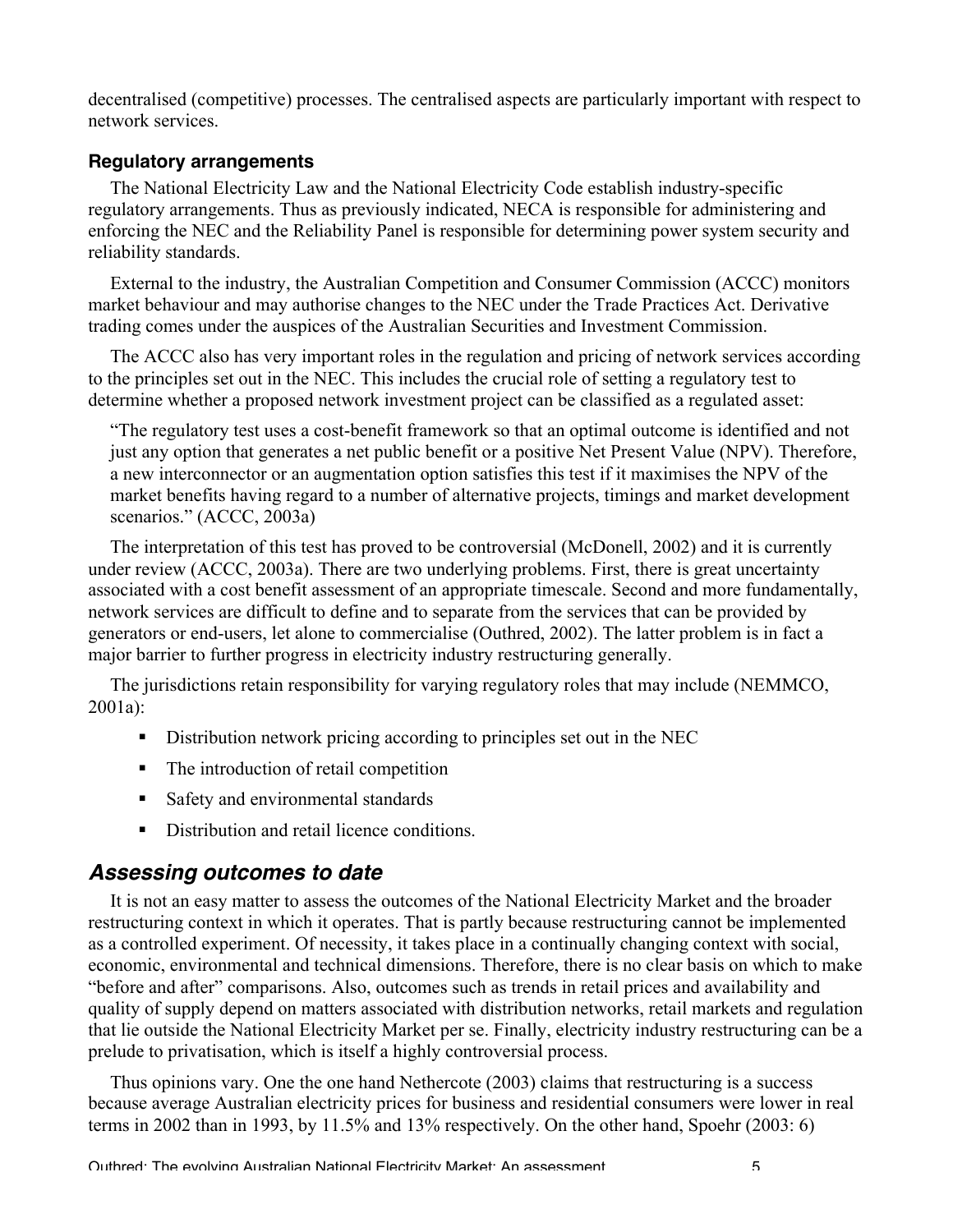claims that "privatisation of the South Australian electricity industry is likely to remain one of the most unpopular decisions ever made by a government in South Australia".

Focussing on the NEM, NECA provides quarterly reports on various aspects of market behaviour (NECA, 2003b). These reports show that after an initial transition period following market inception in December 1998, average NEM spot prices have exhibited a seasonal pattern, with high prices occurring more frequently in summer and winter peak load periods. There is a long-term converging trend in average prices in all regions, although differences still emerge from time to time. Differences between regional reference prices arise when the market representation of inter-regional flows becomes constrained, which is more likely to occur during summer and winter peak periods than at other times of year. It is worth noting that although there are clear trends in spot prices averaged over weeks or months, thirty-minute spot prices can be very volatile. Important underlying drivers are weather-related uncertainty in peak demand and uncertainty in generator and network availability at times of peak demand.

Forward contract prices for flat annual contracts as reported by NECA also show a converging trend since market inception towards "new entrant" prices in all regions. Generation investment plays an important role in preventing average spot prices rising much above the "new entrant" level, and a total of 4,400 MW of generating capacity commissioned in the first 3.5 years of market operation primarily in market regions that were relatively short of capacity (Reliability Panel, 2002). However, it seems likely that some cycling between under and over capacity will be an ongoing feature of the market and thus oscillations are likely to continue to emerge in near-term forward prices.

Outcomes with respect to network services have been mixed. As previously discussed, the application of the regulatory test for network investment has proved to be controversial and a recently completed market network service provider has applied for, and provisionally been granted, conversion to regulated status (ACCC, 2003b).

More broadly, the final report of the COAG Energy Market Review identified the following remaining deficiencies in electricity industry restructuring in Australia (Parer et al, 2002):

- Confused governance, excessive regulation and perceived conflicts of interest in States that still own important power system resources
- Insufficient generator competition in spot markets in States that have not adequately disaggregated their generation portfolios
- Flawed electricity network operation and investment and poorly defined NEM market regions where States have interfered with the boundary setting process
- Financial instrument markets that are illiquid and hampered by regulatory uncertainty and some specific State initiatives
- Insufficient competition in east-coast gas and uncertainty surrounding investment in new gas pipelines
- Ad hoc and poorly targeted climate change response.
- Some regional areas that have been disadvantaged by poor implementation of NEM market regions.

These deficiencies reflect a mixture of regulatory, structural and market design issues, illustrating the complexity of the electricity industry restructuring process.

A possible source of consolation is that much more significant deficiencies in restructuring have occurred in other countries. For example, Maze (2003), Stoft (2003), Welch et al (2003) and Wolak (2003) discuss the complexities and pitfalls of the electricity restructuring experience in the USA, while Outhred (2001) discusses the implications of the Californian experience for Australia.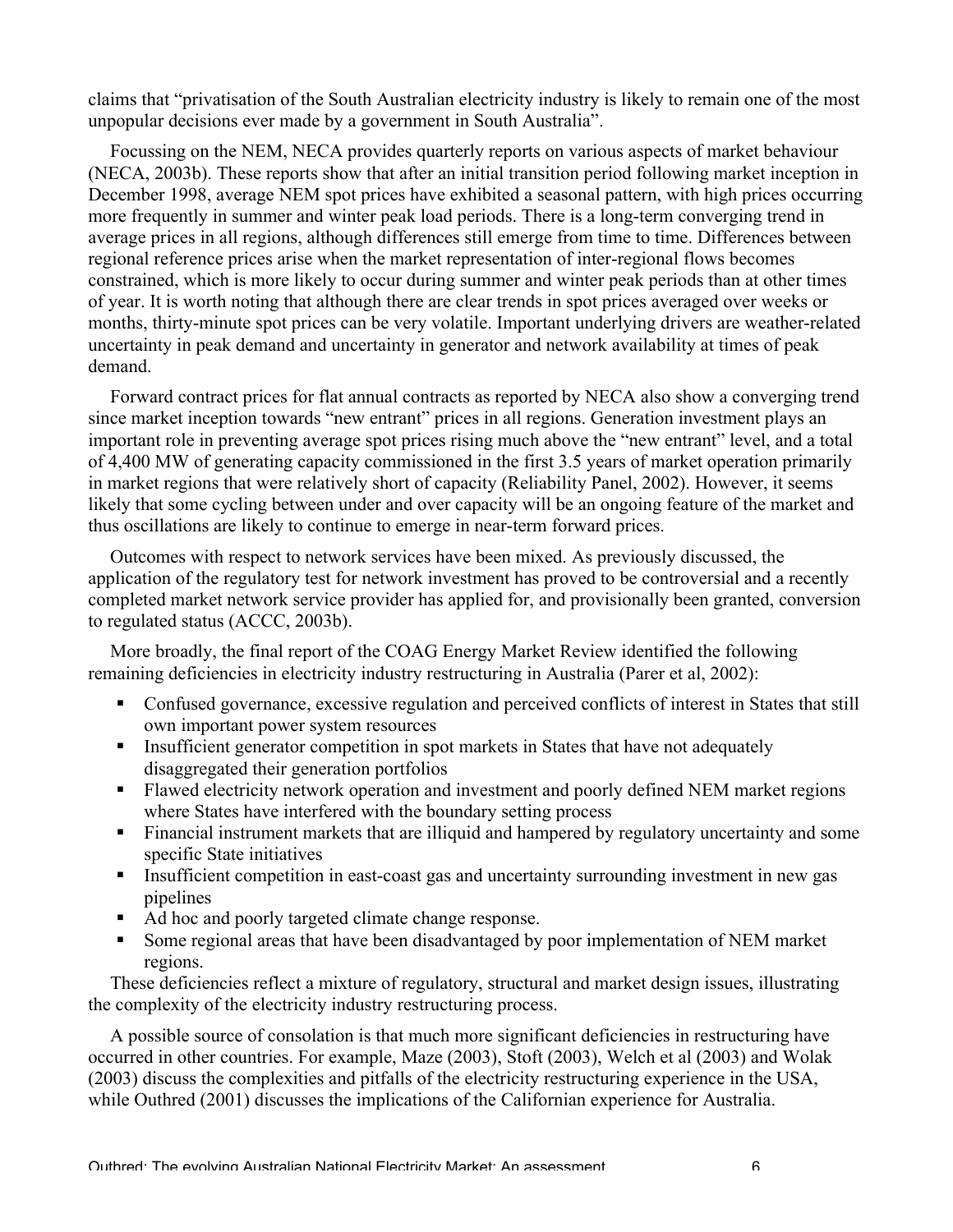One underlying issue is that a competitive model must assume that participants can deliver efficient outcomes merely by behaving as independent competitive agents. This is not the case in an electricity industry, where cooperative behaviours are also required. A key challenge in electricity restructuring is to achieve an appropriate balance of competition and cooperation, through a compatible combination of markets, centralised operation and planning and regulation. As previously mentioned, a key problem is that network services are difficult to define and separate from the services provided by generators and end-users (Outhred, 2002).

### **Improving the design of the National Electricity Market**

Key recommendations of the COAG review are (Parer et al, 2002):

- Replace the present mixed Federal and State level regulatory structure with a National Energy Regulator (NER), with decisions by NER and NEMMCO to be reviewable by the Australian Competition Tribunal.
- Federal, Western Australia (WA) and Northern Territory (NT) governments to join the remaining governments as co-owners of NEMMCO, with the COAG Ministerial Council on Energy to be the sole provider of policy direction on electricity and gas.
- Further disaggregate and then privatise NSW and WA generation portfolios and implement explicit merger guidelines to control generator market power.
- Abolish existing financial arrangements between NSW and Queensland generators and retailers and facilitate derivative markets.
- Give NEMMCO a NEM-wide planning function, with performance incentives for network service providers (NSPs), a commercial cost-benefit test to approve regulated inter-regional augmentation and firm inter-regional financial transmission rights.
- Increase the number of NEM regions (currently five) with full nodal pricing in 7-10 years.
- Phase in 30-minute metering and retail competition for all small end-users.
- Enhance competition and network coverage in gas.
- Replace existing climate-change policies for the stationary energy sector with cross-sectoral emission trading except for energy-intensive export industries.

These will be discussed under the headings of governance and regulation, spot and derivative markets, ancillary services, network representation, demand side participation and sustainability. Outhred (2003a) contains some additional discussion.

#### **Governance and regulation**

There remain widely divergent understandings and expectations of electricity industry restructuring and privatisation (where it has occurred) within the Australian community. This is reflected in the divergent positions taken by state and federal governments. However, as the COAG review has identified, a restructured electricity industry requires a coherent policy and regulatory framework to address the important issues that competition cannot resolve. Therefore, a failure to resolve questions of governance is likely to detract from industry performance.

Industry regulation also faces challenges. Governments determine regulatory policy therefore divergent government positions and likely to lead to inconsistencies in regulatory policy. Also, the difficulty of commercialising important aspects of electricity industry operation, such as network services and accountability for availability and quality of supply (Outhred, 2002) means that regulation and centralised operation will continue to play an essential role in the restructured electricity industry.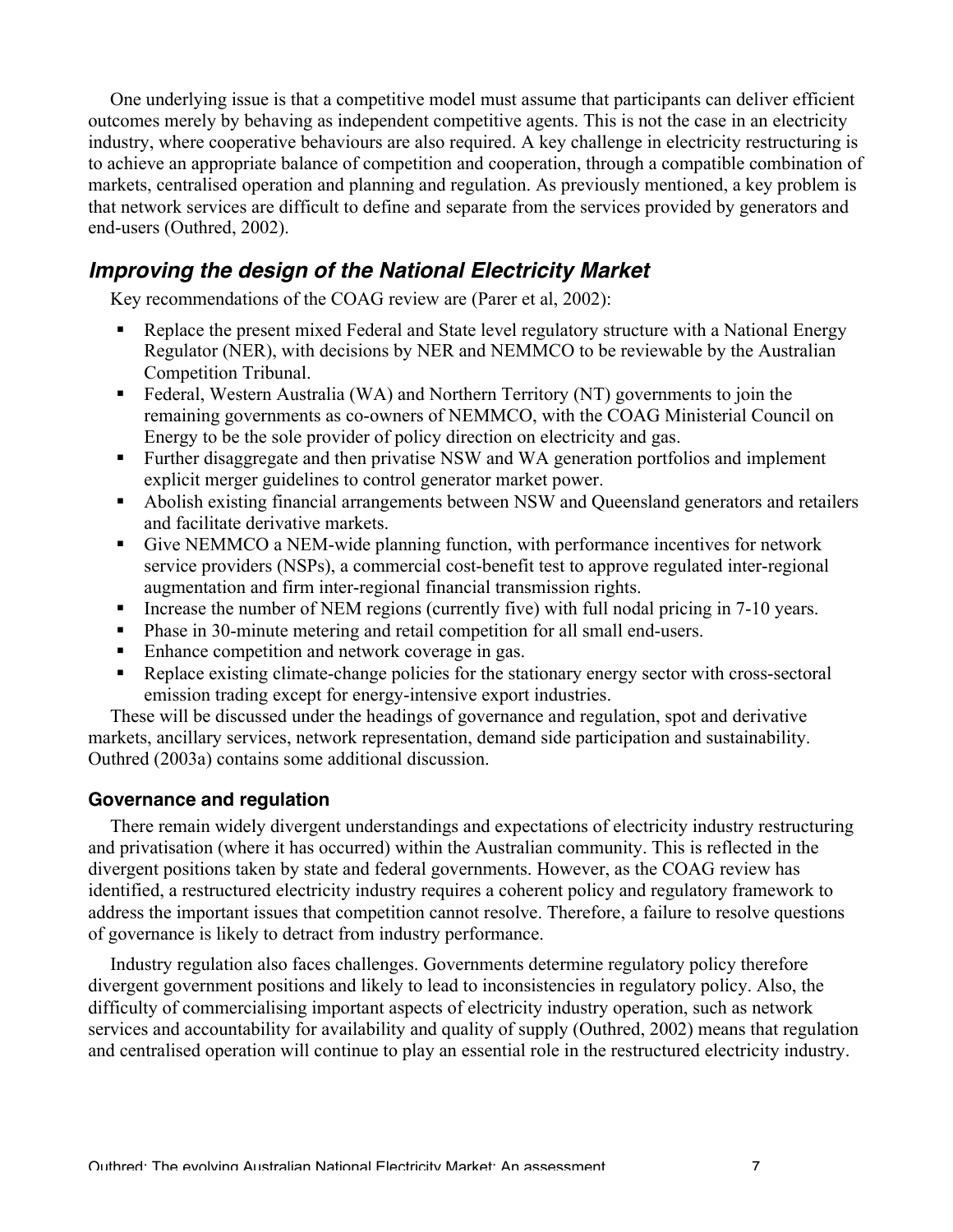#### **Spot and derivative markets**

Spot and derivative markets for electricity are at the heart of a restructured electricity industry. Further disaggregation of generation in NSW, as recommended by Parer et al (2002), would enhance competition but would not fully eliminate "price spikes", because of the lack of intermediate storage in the electricity industry. Likewise, abolishing the existing financial arrangements between NSW and Queensland generators and retailers would facilitate the operation of derivative markets. Unfortunately the physics of the electricity industry precludes the firm inter-regional financial transmission rights recommended by Parer et al (2002) without cross-subsidy of some kind.

#### **Ancillary services**

Ancillary services are essential to secure power system operation and form an integral part of a restructured electricity industry. There are boundary problems between ancillary services on the one hand, and spot and forward markets on the other in the National Electricity Market that should be reviewed (Outhred, 2003a). As it happens, a review of ancillary services has just commenced but its scope may be too narrow to fully address some important underlying issues (Charles River Associates, 2003).

#### **Network representation and planning**

In principle, it would be desirable to increase the detail of network representation in the spot market as recommended by Parer et al (2003). For risk management purposes, this network detail would have to be reflected in derivative markets, which implies that derivative markets should be implemented by NEMMCO, which in turn would be consistent with the model proposed in Outhred and Kaye (1996). It would also be consistent with giving NEMMCO a NEM-wide planning function.

#### **Demand side participation**

There is no doubt that demand side participation in the NEM should be enhanced and that interval metering, with measurement of key indicators of availability and quality of supply, is a necessary condition for this to occur. However, effective demand side participation also faces other barriers. Electricity energy is not the core business of end-users and responsibility for decisions is often shared between end users and other parties, such as equipment providers, building developers and owners, government authorities and financiers. Moreover, there are often group aspects of decision making, between end users that share location or use characteristics. Thus effective end-use decision-making requires an appropriate policy framework as well as efficient price signals.

#### **Sustainability**

The Australian electricity industry has large climate change impacts due to the dominance of coal as a primary energy resource. As discussed, the climate change intensity of the electricity industry has worsened due to restructuring because brown coal has increased its share of the primary energy market.

This is partly because no cost has been attributed to climate change emissions, which could be addressed by the introduction of emission permit trading as recommended in Parer et al (2002). However there are also barriers to key climate change response strategies that lie outside the market rules per se. These include improved end-use efficiency, fuel switching and greater reliance on renewable energy generation.

End-use efficiency could be enhanced by increasing support for demand-side decision makers, including end-users, equipment and appliance manufactures, urban planners and infrastructure developers. Regulatory approaches that rely on retail licence conditions are unlikely to succeed (Nolles et al, 2002, MacGill et al, 2003).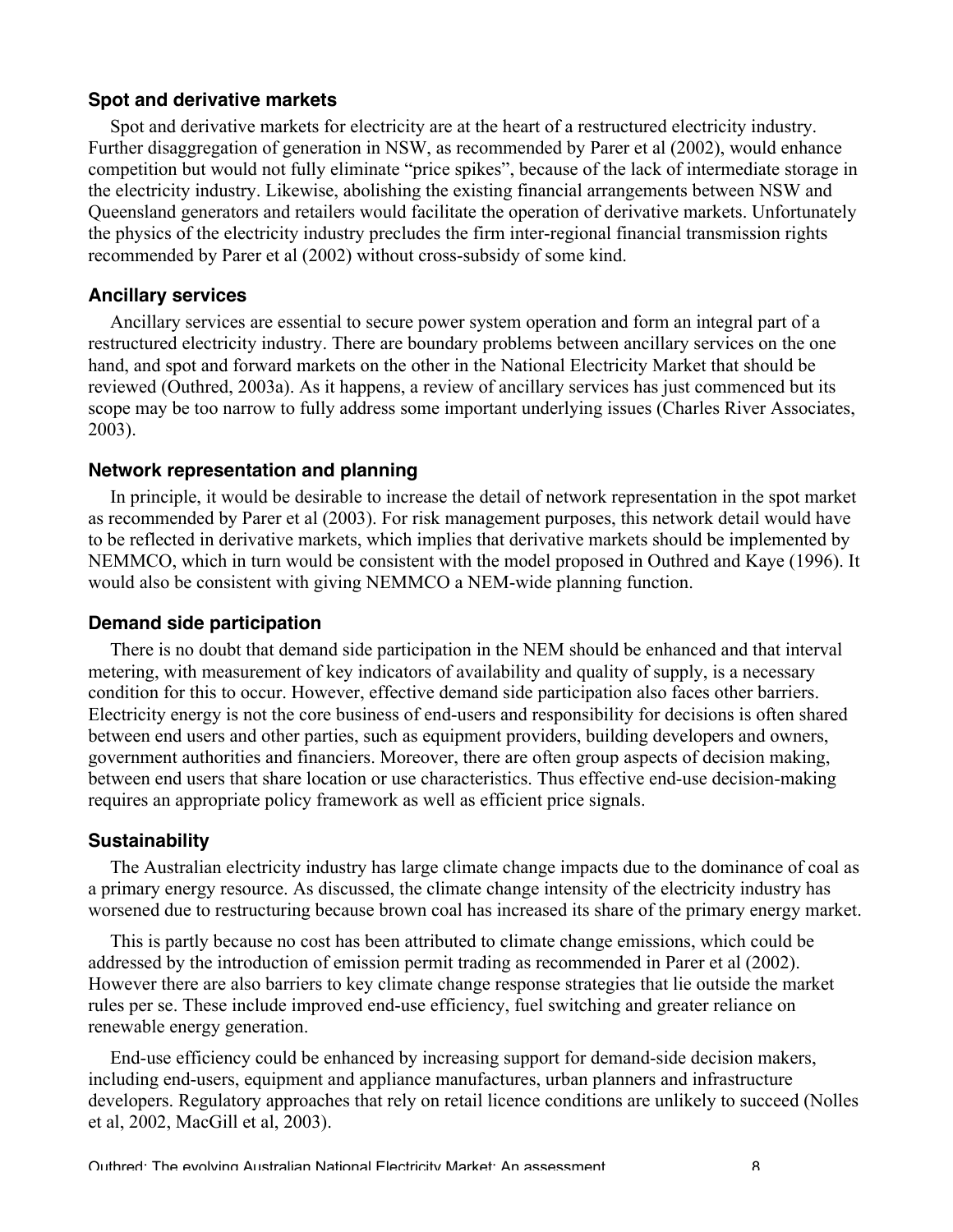Barriers to the participation of intermittent renewable energy generators have been identified (NEMMCO, 2003) and could be addressed by a range of mechanisms (Outhred, 2003b), including more active end-user participation. There is an opportunity with the current MRET review to enhance the sustainability policy framework (Outhred and MacGill, 2003).

### **Conclusions**

Electricity restructuring in Australia is a work in progress that may require another decade to complete. The end-point is likely to contain a mix of competitive and cooperative decision-making frameworks that are more refined than the current National Electricity Market design. The balance between cooperation and competition has yet to be resolved and it may be appropriate to internalise within NEMMCO more of the issues that have difficult boundary problems. Thus giving NEMMC carriage for NEM-wide planning functions and the operation of derivative markets would complement its present roles in ancillary service and spot markets. However, strong and impartial oversight would be needed given the dominant role that NEMMCO would then play in the industry.

Active end-user participation in ancillary service, spot and derivative markets is required and is likely to emerge over time, with a reduced role for electricity retailers. Instead, end-use facilitators should provide advisory services and organise aggregated responses.

Renewable energy generation and improved end-use efficiency will be key responses to the high levels of climate change emissions associated with the electricity industry. They could be facilitated by changes to the NEC and enhancements to the sustainability policy framework.

### **References**

Australian Competition and Consumer Commission (ACCC, 2003a), *Discussion paper - Review of the regulatory test,* February. Available from www.accc.gov.au.

Australian Competition and Consumer Commission (ACCC, 2003b), *Preliminary view: Murraylink Transmission Company Application for Conversion and Maximum Allowed Revenue,* May. Available from www.accc.gov.au.

Charles River Associates (2003), *Review of Ancillary Services: Issues Paper,* May. Available from www.neca.com.au.

MacGill I, Outhred H and Nolles K (2003), *Energy Efficiency Certificate Trading and the NSW Greenhouse Benchmarks scheme,* April. Available from www.ergo.ee.unsw.edu.au.

Maize K (2003), "Opening Up Energy Trading", *IEEE Spectrum,* January, pp 54-58.

McDonell G, *Reasons for Decision, Application for Review of a NEMMCO Determination on the SNI Interconnector dated 6 December 2001,* National Electricity Tribunal Application No. 1 of 2001. Available from www.netribunal.net.au.

National Grid Management Council (NGMC, 1992), *National Grid Protocol First Issue,* December.

National Electricity Code Administrator (NECA, 2003a), *National Electricity Code Version 1* (as amended 1998-2003). Available from www.neca.com.au.

National Electricity Code Administrator (NECA, 2003b), "National Electricity Market Statistical Digest, October-December 2002". Available from www.neca.com.au.

National Electricity Market Management Company (NEMMCO, 2001a), *An Introduction to the National Electricity Market.* Available from www.nemmco.com.au.